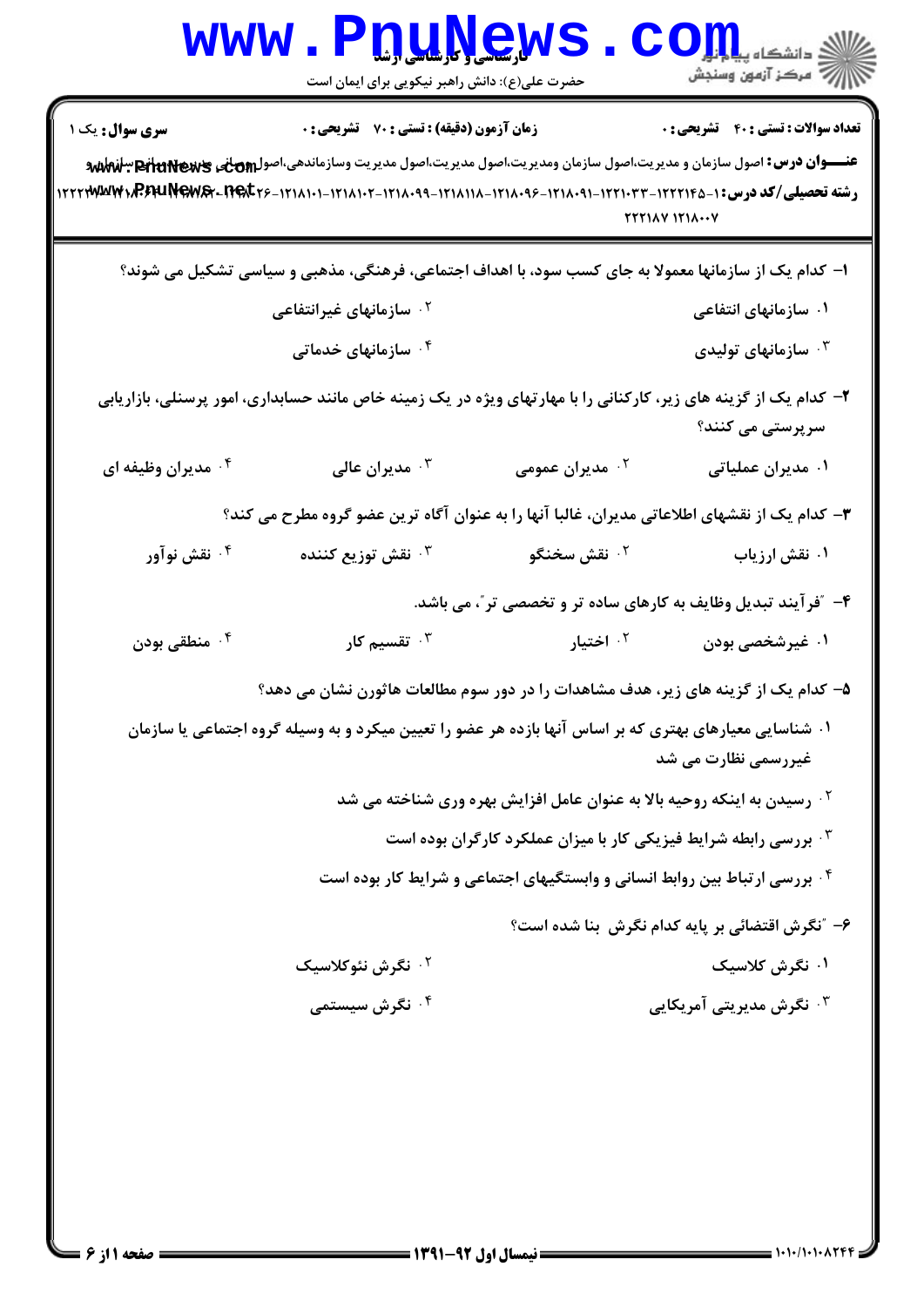| زمان آزمون (دقیقه) : تستی : 70 قشریحی : 0<br><b>سری سوال : ۱ یک</b><br><b>عنـــوان درس:</b> اصول سازمان و مديريت،اصول سازمان ومديريت،اصول مديريت،اصول مديريت وسازماندهي،اصول <sub>ال</sub> يهطفي pitu <del>Newy "بالماض</del> د<br>$171$ $\lambda$ $\cdots$ $\gamma$ $7771$ $\lambda$ $\gamma$<br>۷- کدام یک از گزینه های زیر درباره تصمیمهای برنامه ریزی نشده صحیح است؟<br>۰۱ این گونه تصمیم ها وقت مدیر را برای پرداختن به مسائل بهتر آزاد می کند<br>۰۲ این گونه تصمیم ها آزادی مدیر را محدود می کند<br>هستلزم قضاوت شخصی مدیران، بینش و بصیرت و تواناییهای خاص آنها برای اتخاذ تصمیم در زمینه های نادر و $\cdot$<br>استثنایی است<br>۰۴ در موقعیتهایی که غالبا اتفاق می افتد مدیر این تصمیم ها را اتخاذ می کند *<br>۸– در کدام یک از مراحل فرایند عقلایی تصمیم گیری، تاثیر راه حلها به قسمتهای دیگر و همچنین محیط سازمانی نیز بررسی<br>مىشود؟<br>۰۳ اتخاذ تصمیم<br><sup>۰۲</sup> ارزیابی راه حلها<br>۰۴ اجرای تصمیم<br>۰۱ ایجاد راه حلها<br>۹- کدام ابزار کمی تصمیم گیری به مدیر کمک می کند تا نتایج احتمالی دو یا چند راه حل را که با توجه به شرایط متفاوت<br>آینده می تواند اختلاف داشته باشند، با هم مقایسه کند؟<br>۰۲ درخت تصمیم<br>۰۱ تحلیل نقطه سر به سر<br>۰ <sup>۴</sup> ماتریس سود<br>ارزش مورد انتظار '<br>۱۰– کدام یک از فنون تصمیم گیری گروهی، از مشهورترین فنون برای ایجاد خلاقیت است که فشارهای وارد در گروه را کاهش<br>میدهد تا ایجاد راه حلهای بدیع به تاخیرنیفتد؟<br>۰ <sup>۲</sup> گروه اسمی<br>۰۱ فن دلفی<br>۰ <sup>۴</sup> طوفان مغزی<br><sup>٣</sup> ٠ ملاقاتهاي الكترونيكي<br>11– کدام یک از گزینه های زیر راهنمای تصمیم گیری مدیران در سازمانها می باشد و هدفها و خطوط کلی فعالیتها و<br>ماموریتهای سازمان را در درازمدت تعیین می کند؟<br><sup>۲</sup> ۰ برنامه های راهکاری<br>۰۱ برنامه های راهبردی<br>برنامه های عملیاتی $\cdot^{\mathsf{\texttt{w}}}$<br>برنامه های میان مدت $\cdot$ ٔ<br>۱۲– کدام یک از گزینه های زیر راهنمای تصمیم گیری اند و چارچوب وسیعی را ایجاد می کنند تا مدیران در محدوده آن | www.PnuNews<br>حضرت علی(ع): دانش راهبر نیکویی برای ایمان است | اللاد دانشگاه پیارا<br>الل <sup>اد</sup> مرکز آزمهن وسنجش |
|----------------------------------------------------------------------------------------------------------------------------------------------------------------------------------------------------------------------------------------------------------------------------------------------------------------------------------------------------------------------------------------------------------------------------------------------------------------------------------------------------------------------------------------------------------------------------------------------------------------------------------------------------------------------------------------------------------------------------------------------------------------------------------------------------------------------------------------------------------------------------------------------------------------------------------------------------------------------------------------------------------------------------------------------------------------------------------------------------------------------------------------------------------------------------------------------------------------------------------------------------------------------------------------------------------------------------------------------------------------------------------------------------------------------------------------------------------------------------------------------------------------------------------------------------------------------------------------------------------------------------------------------------------------------------------------------------------------------------------------------------------------------------------------------------------------------------------------------------------------------------------------------------------------------------------|--------------------------------------------------------------|-----------------------------------------------------------|
| رشته تحصیلی/کد درس: ۱-۲۲۲۱۰۳۲-۱۲۲۱۰۳۳-۱۲۱۸۰۹۱-۱۲۱۸۰۹۶-۱۲۱۸۱۱۸-۱۲۱۸۰۹۹-۱۲۱۸۱۱۰-۱۲۲۳۳۳۳۴۱، ۲۲۲۳۷۳۳۴۱، ۲۳۷۳۷۳۹۱                                                                                                                                                                                                                                                                                                                                                                                                                                                                                                                                                                                                                                                                                                                                                                                                                                                                                                                                                                                                                                                                                                                                                                                                                                                                                                                                                                                                                                                                                                                                                                                                                                                                                                                                                                                                                     |                                                              | <b>تعداد سوالات : تستی : 40 - تشریحی : .</b>              |
|                                                                                                                                                                                                                                                                                                                                                                                                                                                                                                                                                                                                                                                                                                                                                                                                                                                                                                                                                                                                                                                                                                                                                                                                                                                                                                                                                                                                                                                                                                                                                                                                                                                                                                                                                                                                                                                                                                                                  |                                                              |                                                           |
|                                                                                                                                                                                                                                                                                                                                                                                                                                                                                                                                                                                                                                                                                                                                                                                                                                                                                                                                                                                                                                                                                                                                                                                                                                                                                                                                                                                                                                                                                                                                                                                                                                                                                                                                                                                                                                                                                                                                  |                                                              |                                                           |
|                                                                                                                                                                                                                                                                                                                                                                                                                                                                                                                                                                                                                                                                                                                                                                                                                                                                                                                                                                                                                                                                                                                                                                                                                                                                                                                                                                                                                                                                                                                                                                                                                                                                                                                                                                                                                                                                                                                                  |                                                              |                                                           |
|                                                                                                                                                                                                                                                                                                                                                                                                                                                                                                                                                                                                                                                                                                                                                                                                                                                                                                                                                                                                                                                                                                                                                                                                                                                                                                                                                                                                                                                                                                                                                                                                                                                                                                                                                                                                                                                                                                                                  |                                                              |                                                           |
|                                                                                                                                                                                                                                                                                                                                                                                                                                                                                                                                                                                                                                                                                                                                                                                                                                                                                                                                                                                                                                                                                                                                                                                                                                                                                                                                                                                                                                                                                                                                                                                                                                                                                                                                                                                                                                                                                                                                  |                                                              |                                                           |
|                                                                                                                                                                                                                                                                                                                                                                                                                                                                                                                                                                                                                                                                                                                                                                                                                                                                                                                                                                                                                                                                                                                                                                                                                                                                                                                                                                                                                                                                                                                                                                                                                                                                                                                                                                                                                                                                                                                                  |                                                              |                                                           |
|                                                                                                                                                                                                                                                                                                                                                                                                                                                                                                                                                                                                                                                                                                                                                                                                                                                                                                                                                                                                                                                                                                                                                                                                                                                                                                                                                                                                                                                                                                                                                                                                                                                                                                                                                                                                                                                                                                                                  |                                                              |                                                           |
|                                                                                                                                                                                                                                                                                                                                                                                                                                                                                                                                                                                                                                                                                                                                                                                                                                                                                                                                                                                                                                                                                                                                                                                                                                                                                                                                                                                                                                                                                                                                                                                                                                                                                                                                                                                                                                                                                                                                  |                                                              |                                                           |
|                                                                                                                                                                                                                                                                                                                                                                                                                                                                                                                                                                                                                                                                                                                                                                                                                                                                                                                                                                                                                                                                                                                                                                                                                                                                                                                                                                                                                                                                                                                                                                                                                                                                                                                                                                                                                                                                                                                                  |                                                              |                                                           |
|                                                                                                                                                                                                                                                                                                                                                                                                                                                                                                                                                                                                                                                                                                                                                                                                                                                                                                                                                                                                                                                                                                                                                                                                                                                                                                                                                                                                                                                                                                                                                                                                                                                                                                                                                                                                                                                                                                                                  |                                                              |                                                           |
|                                                                                                                                                                                                                                                                                                                                                                                                                                                                                                                                                                                                                                                                                                                                                                                                                                                                                                                                                                                                                                                                                                                                                                                                                                                                                                                                                                                                                                                                                                                                                                                                                                                                                                                                                                                                                                                                                                                                  |                                                              |                                                           |
|                                                                                                                                                                                                                                                                                                                                                                                                                                                                                                                                                                                                                                                                                                                                                                                                                                                                                                                                                                                                                                                                                                                                                                                                                                                                                                                                                                                                                                                                                                                                                                                                                                                                                                                                                                                                                                                                                                                                  |                                                              |                                                           |
|                                                                                                                                                                                                                                                                                                                                                                                                                                                                                                                                                                                                                                                                                                                                                                                                                                                                                                                                                                                                                                                                                                                                                                                                                                                                                                                                                                                                                                                                                                                                                                                                                                                                                                                                                                                                                                                                                                                                  |                                                              |                                                           |
|                                                                                                                                                                                                                                                                                                                                                                                                                                                                                                                                                                                                                                                                                                                                                                                                                                                                                                                                                                                                                                                                                                                                                                                                                                                                                                                                                                                                                                                                                                                                                                                                                                                                                                                                                                                                                                                                                                                                  |                                                              |                                                           |
|                                                                                                                                                                                                                                                                                                                                                                                                                                                                                                                                                                                                                                                                                                                                                                                                                                                                                                                                                                                                                                                                                                                                                                                                                                                                                                                                                                                                                                                                                                                                                                                                                                                                                                                                                                                                                                                                                                                                  |                                                              |                                                           |
|                                                                                                                                                                                                                                                                                                                                                                                                                                                                                                                                                                                                                                                                                                                                                                                                                                                                                                                                                                                                                                                                                                                                                                                                                                                                                                                                                                                                                                                                                                                                                                                                                                                                                                                                                                                                                                                                                                                                  |                                                              |                                                           |
|                                                                                                                                                                                                                                                                                                                                                                                                                                                                                                                                                                                                                                                                                                                                                                                                                                                                                                                                                                                                                                                                                                                                                                                                                                                                                                                                                                                                                                                                                                                                                                                                                                                                                                                                                                                                                                                                                                                                  |                                                              |                                                           |
|                                                                                                                                                                                                                                                                                                                                                                                                                                                                                                                                                                                                                                                                                                                                                                                                                                                                                                                                                                                                                                                                                                                                                                                                                                                                                                                                                                                                                                                                                                                                                                                                                                                                                                                                                                                                                                                                                                                                  |                                                              | تصمیمهای آتی را اتخاذ کنند؟                               |
| ۰۴ پروژه ها<br>۰۳ خط مشی ها<br><sup>۲.</sup> طرح ها<br>۰۱ روش ها                                                                                                                                                                                                                                                                                                                                                                                                                                                                                                                                                                                                                                                                                                                                                                                                                                                                                                                                                                                                                                                                                                                                                                                                                                                                                                                                                                                                                                                                                                                                                                                                                                                                                                                                                                                                                                                                 |                                                              |                                                           |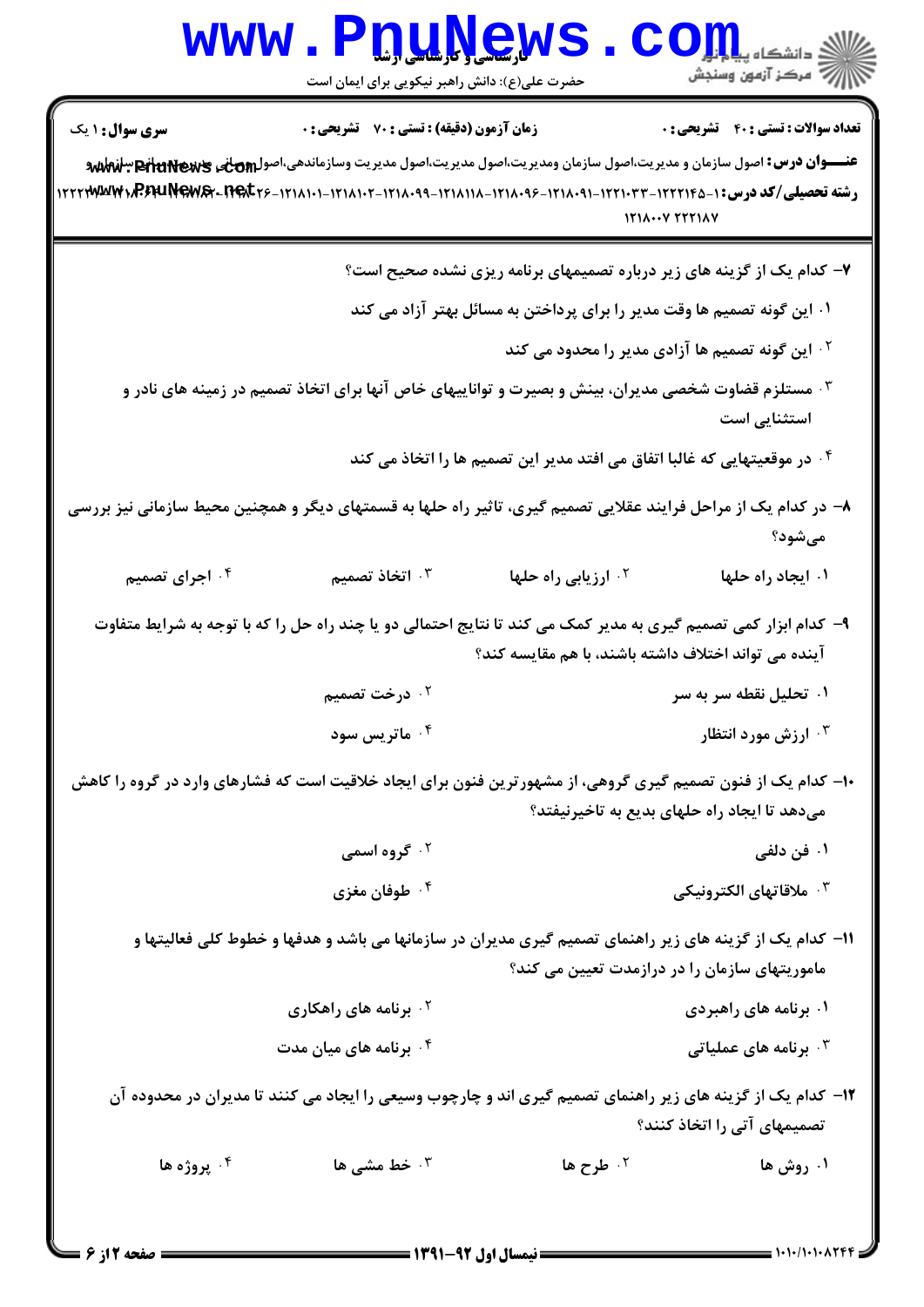## WWW.PnuNews.com .<br>|||/<sup>||ك</sup>سكز آزمون وسنجش حضرت علی(ع): دانش راهبر نیکویی برای ایمان است **تعداد سوالات : تستي : 40 - تشريحي : 0** سری سوال: ۱ یک **زمان آزمون (دقیقه) : تستی : 70 گشریحی: 0** عنـــوان درس: اصول سازمان و مديريت،اصول سازمان ومديريت،اصول مديريت،اصول مديريت وسازماندهي،اصول وومبلغي ولهيج<del>ة 10% و لهاهم</del> رشته تحصیلی/کد درس: ۱-۲۲۱۲۱۴۵-۱۲۲۲۰۳۳-۱۲۱۸۰۹۱-۱۲۱۸۰۹۶-۱۲۱۸۱۱۸-۱۲۱۸۱۰۲-۱۲۱۸۱۱۰۲-۱۲۲۲۳۸۳۷۴۰۰REAUNGWAX- $1111...V$   $YYY1AV$ ۱۳- کدام یک از گزینه های زیر از مزایای مدیریت بر مبنای هدف به شمار می رود؟ ۰۱ سازمان را به ایجاد سلسله مراتب هدفها از پایین به بالا وادار می کند <sup>7</sup>· برنامه ریزی و نظارت را در یک نظام منطقی ترکیب می کند **4. مستلزم صرف وقت و تلاش زیاد است** <sup>۴ .</sup> غالباًبه عنوان درمان هر دردی مطرح می شود ۱۴– در کدام یک از شیوه های پیش بینی فروش، با تحلیل نظرات فروشندگان ، فروش آینده پیش بینی می شود؟ ۰۱ شیوه نظرات هیئت مدیران اجرایی <u>۰</u>۲ شیوه بر آورد نیروی فروش ۰<sup>۴</sup> شیوه پیش بینی آینده نگر ۰<sup>۳</sup> شیوه تحلیل توالی زمانی ۱۵− مزیت اصلی کدام یک از گزینه های زیر، تعیین و نشان دادن فعالیتهای متوالی و متقارن و چگونگی احتساب زمان آنهاست؟ ۰۱ نمودار گانت نمودار نقطه سریه سر  $\cdot$ ۲ نمودار نقطه ا ۰۴ ماتریس سود شىكە يوت  $\cdot$ ۱۶– کدام یک از انواع نمودارهای سازمانی، قدیمی ترین نوع نمودار است و جریان عمودی اختیار و ارتباط را نشان می دهد؟ ۰<sup>۳</sup> نمودار هرمی ۰<sup>۴</sup> نمودار هم مرکز نمودار دايره اي  $\cdot$ ۲ ۰۱ نمودار افقی ١٧- مزيت كدام يك از انواع واحد سازي، ″پيروي از اصل تخصص و بالتبع بالا رفتن توانايي و كارايي افراد″ مي باشد؟ ۰۲ واحدسازی بر اساس محصول ۰۱ واحدسازی بر اساس مشتری ۰۴ واحد سازی بر اساس فرایند تولید ۰<sup>۳</sup> واحدسازی بر اساس وظیفه ۱۸– سازمان بر مبنای وظیفه و سازمان بر مبنای پروژه با هم کدام سازمان را بوجود می آورند؟ ۰<sup>۲</sup> سازمان تیمی ۰<sup>۴</sup> سازمان ماتریسی ۰<sup>۳</sup> سازمان ادهوکراسی ۰۱ سازمان پروژه ای ١٩- "تعيين حيطه نظارت و زنجيره فرماندهي الگويي چند سطحي را يديد مي آورد " اين الگو چه ناميده مي شود؟ ۰۴ تمرکز ۰<sup>۲</sup> سلسله مراتب ۰۳ ساختار سازمان*ی* ۰۱ سازمان متمرکز ۲۰– این نوع از قدرت، بر مبنای توانایی نفوذ کننده برای تنبیه نفوذیذیر جهت عدم تطابق با شرایط محیط، قرار دارد. ۰<sup>۴</sup> قدرت تخصص ۰<sup>۳</sup> قدرت اجبار <sup>۲.</sup> قدرت قانونی ۰۱ قدرت یاداش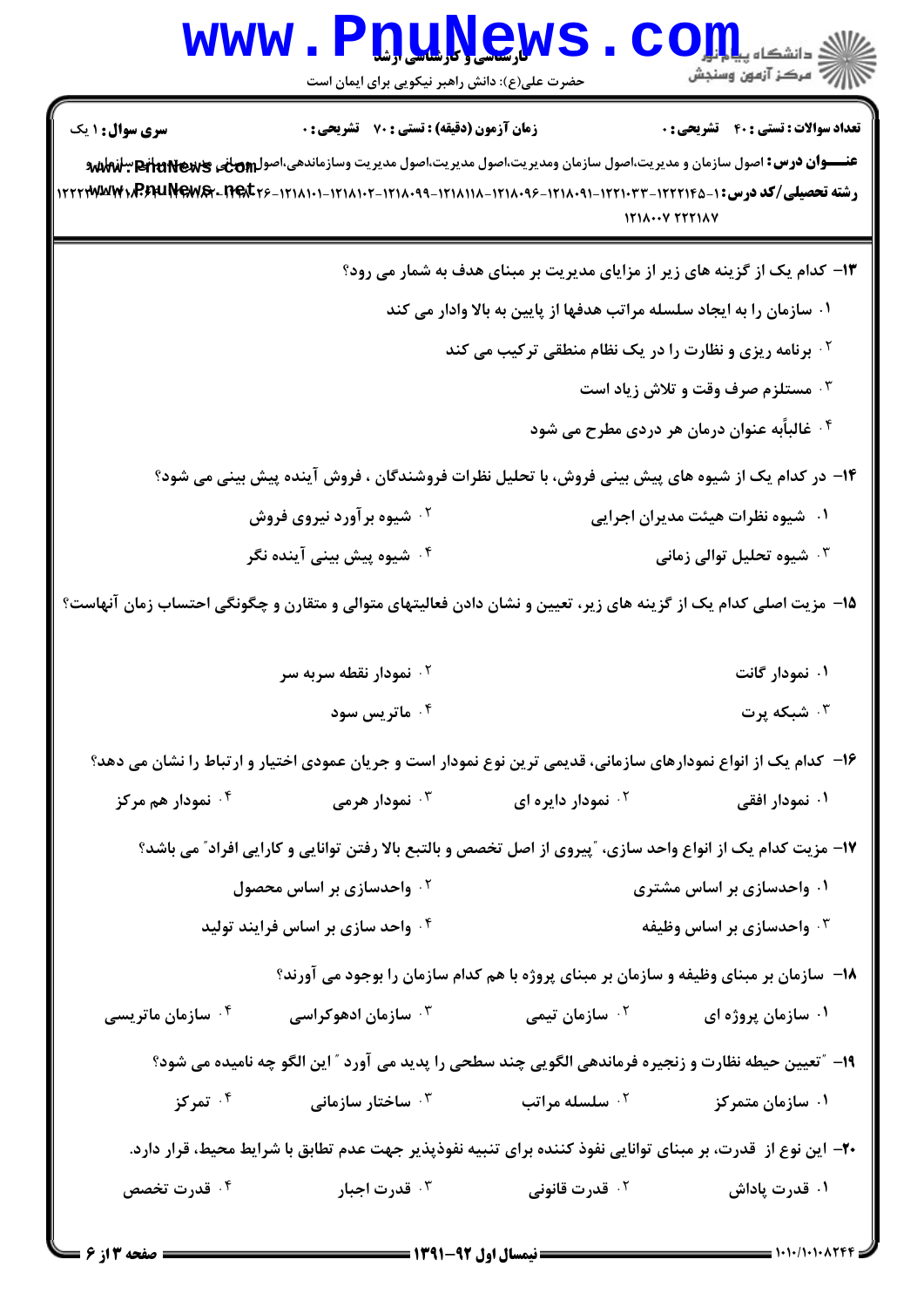|                               | <b>WWW.PDUNGWS</b><br>حضرت علی(ع): دانش راهبر نیکویی برای ایمان است                                      |                               | أزاز آن مرکز آزمون وسنجش                                                                                                                                                                                                                                                       |
|-------------------------------|----------------------------------------------------------------------------------------------------------|-------------------------------|--------------------------------------------------------------------------------------------------------------------------------------------------------------------------------------------------------------------------------------------------------------------------------|
| <b>سری سوال : ۱ یک</b>        | <b>زمان آزمون (دقیقه) : تستی : 70 قشریحی : 0</b>                                                         |                               | <b>تعداد سوالات : تستي : 40 - تشريحي : 0</b>                                                                                                                                                                                                                                   |
|                               |                                                                                                          |                               | <b>عنـــوان درس:</b> اصول سازمان و مديريت،اصول سازمان ومديريت،اصول مديريت،اصول مديريت وسازماندهي،اصولRitu <b>re وللهوباني Piluñew</b> g بالهلهم<br>رشته تحصیلی/کد درس: ۱-۲۲۲۱۴۵-۱۲۲۲۰۳۳-۱۲۱۸۰۹۱-۱۲۱۸۰۹۶-۱۲۱۸۱۱۸-۱۲۱۸۱۰۹۹-۱۲۲۲۳۸۰۳۴۱۰۳۶۶۹۰۰۳۶۶۹۰۰۳۶۶۰۰۲۱۲۲۲<br>$1111$ $Y 11111$ |
|                               |                                                                                                          |                               | <b>۲۱</b> – کدام یک از انواع ستاد، شامل کسانی می شود که قدرت آنان به طور کلی در جهت تسهیل و کمک به افراد خاص در<br>سازمان صورت می گیرد؟                                                                                                                                        |
| ۰۴ ستاد نظارتی                | ۰۳ ستاد ت <i>خصصی</i>                                                                                    | ۰۲ ستاد شخصی                  | ۱. ستاد عمومی                                                                                                                                                                                                                                                                  |
|                               |                                                                                                          |                               | ۲۲– فرایند تعیین موارد استفاده از کلیه منابع موجود درنظام مدیریت به طور منظم چه نامیده می شود؟                                                                                                                                                                                 |
| سازماندهی $\cdot$ ۴           | برنامه ريزي $\cdot^{\mathsf{v}}$                                                                         | هدفمندی $\cdot$ ۲             | ۰۱ رهبری                                                                                                                                                                                                                                                                       |
|                               |                                                                                                          |                               | ۲۳– در سازمانهایی که واحدهای خدماتی متمرکز دارند، مانند نظام اطلاعاتی متمرکز، ماشین نویسی متمرکز و مانند آنها، چه<br>نوع هماهنگی تحقق می یابد؟                                                                                                                                 |
| ۰ <sup>۴</sup> هماهنگی زیاد   | هماهنگی افقی $\cdot$                                                                                     | ۰ <sup>۲</sup> هماهنگی عمودی  | ۰۱ هماهنگی مورب                                                                                                                                                                                                                                                                |
|                               |                                                                                                          |                               | ۲۴– کدام یک از انواع نیازها، ماهیتی اجتماعی-روانی دارند و دارای سرشتی نامحدود هستند؟                                                                                                                                                                                           |
|                               | <sup>۲ .</sup> نیازهای عمومی                                                                             |                               | ۰۱ نیازهای اولیه                                                                                                                                                                                                                                                               |
|                               | ۰ <sup>۴</sup> نیازهای فیزیولوژیک                                                                        |                               | نيازهای ثانوی $\cdot^{\mathsf{v}}$                                                                                                                                                                                                                                             |
|                               |                                                                                                          |                               | ۲۵- کارکنان سازمانها کدام یک از نیازهای خود را در قالب تقاضا برای شغل ثابت با مزایای خدمات درمانی، دوره بیکاری و<br>بازنشستگی بیان می کنند؟                                                                                                                                    |
| ۰ <sup>۴</sup> نیازهای شناختی | ۰ <sup>۳</sup> نیازهای ایمنی                                                                             | <sup>۲.</sup> نیازهای اجتماعی | ۰۱ نیازهای احترام                                                                                                                                                                                                                                                              |
|                               | مربوط می شود و زمانی که آنها درباره کار خود احساس خشنودی می کنند، این خشنودی به کدام عامل مربوط می شود"؟ |                               | ۲۶– مطابق نظریه دوعاملی انگیزش،به ترتیب ″وقتی افراد از کار خود احساس نارضایتی می کنند نارضایتی آنان به کدام عامل                                                                                                                                                               |
|                               | ۰ <sup>۲</sup> ماهیت کار - محیط کار                                                                      |                               | ۰۱ محیط کار - ماهیت کار                                                                                                                                                                                                                                                        |
|                               | ۰۴ انگیزاننده ها - ماهیت کار                                                                             |                               | ۰ <sup>۳</sup> محیط کار - انگیزاننده ها                                                                                                                                                                                                                                        |
|                               |                                                                                                          |                               | ۲۷- جلب دوستی و ایجاد ارتباط با دیگران، نشانگر کدام یک از انواع نیاز است؟                                                                                                                                                                                                      |
| ۰۴ نیاز به احترام             | نياز به موفقيت $\cdot$                                                                                   | ۰ <sup>۲</sup> نیاز به قدرت   | ۰۱ نیاز به وابستگی                                                                                                                                                                                                                                                             |
|                               |                                                                                                          |                               | ۲۸– این نظریه شامل که شامل فرضیه های منفی درباره انسان است و اعتقاد بر این است که مدیران اغلب از این فرضیه ها به<br>عنوان اساس رفتار خود استفاده میکنند.                                                                                                                       |
| $ERG$ نظریه $\cdot$ ۴         | نظريه تقويت $\cdot$                                                                                      | $X$ نظریه $Y$<br>$\cdots$     | ۰۱ نظریه y                                                                                                                                                                                                                                                                     |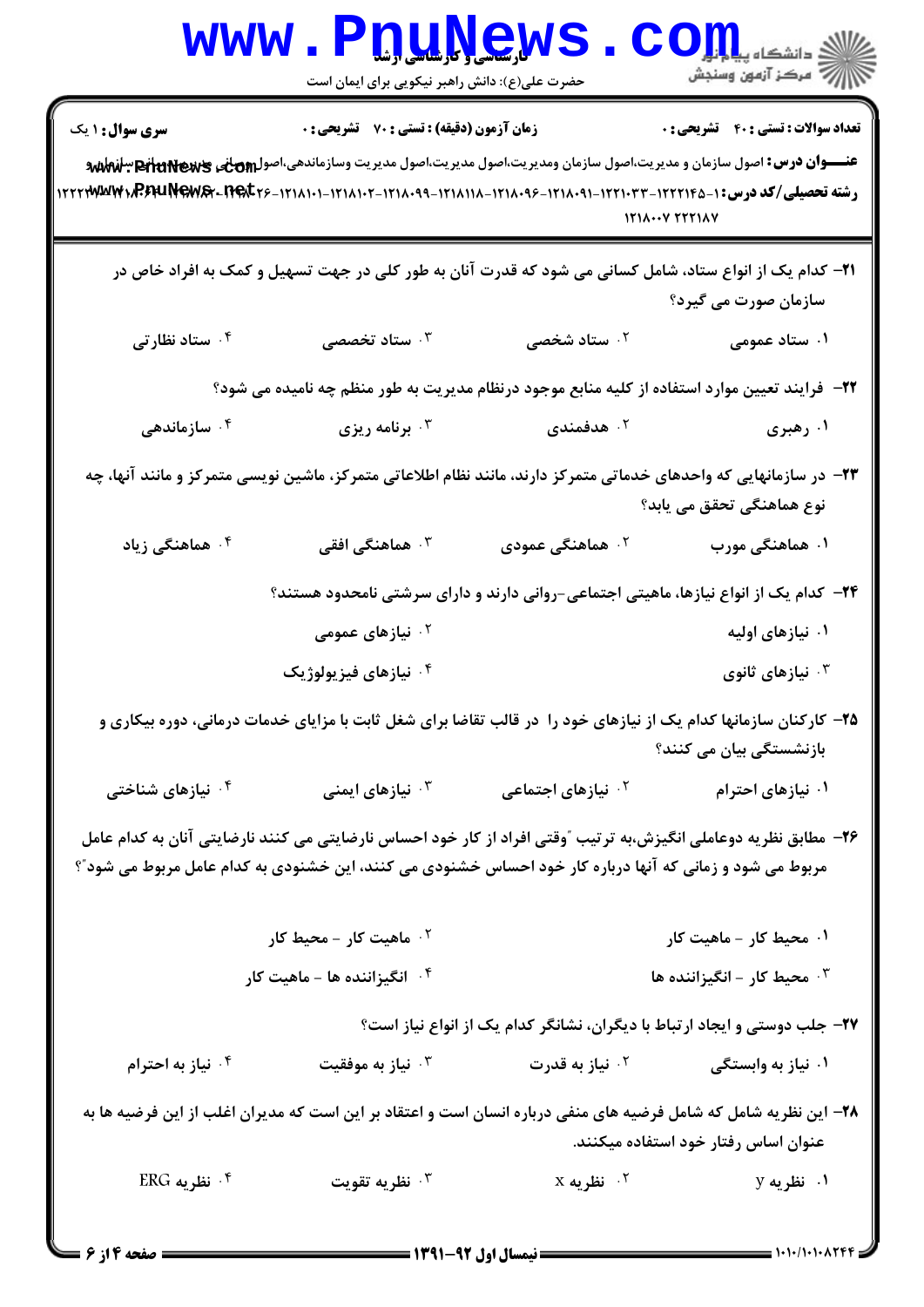|                                                                                                                                | www.P <u>nuŅe</u> ws<br>حضرت علی(ع): دانش راهبر نیکویی برای ایمان است |                                                                                                                    |                                                                                                             |
|--------------------------------------------------------------------------------------------------------------------------------|-----------------------------------------------------------------------|--------------------------------------------------------------------------------------------------------------------|-------------------------------------------------------------------------------------------------------------|
| <b>سری سوال : ۱ یک</b><br>رشته تحصیلی/کد درس: ۱-۲۲۲۱۴۵-۱۲۲۲۰۳۳-۱۲۱۸۰۹۱-۱۲۱۸۰۹۶-۱۲۱۸۱۱۸-۱۲۱۸۰۹۹-۱۲۲۲۸۰۹۶-۱۲۲۲۳۸۰۷۳۰۰۳۶۶۲۷۳۰۰۳۶۲ | زمان آزمون (دقیقه) : تستی : 70 قشریحی : 0                             |                                                                                                                    | <b>تعداد سوالات : تستی : 40 - تشریحی : .</b><br>$171$ $\lambda$ $\cdots$ $\gamma$ $7771$ $\lambda$ $\gamma$ |
|                                                                                                                                |                                                                       | ۲۹- در کدام یک از گزینه های زیر عمق شغل افزایش می یابد که به معنای میزان نظارت کارکنان بر کارهایی است که مقامهای   | بالاتر از آنها انجام می دهند؟                                                                               |
| ۰۴ غنی سازی شغل                                                                                                                | توسعه شغل $\cdot^{\mathsf{y}}$                                        | ۰۲ وقت کاری شناور                                                                                                  | ۰۱ چرخش کاری                                                                                                |
|                                                                                                                                |                                                                       | ۳۰- خط مشی های پرسنلی جزو کدام یک از متغیرهای موثر بر انگیزش سازمانی است؟                                          |                                                                                                             |
|                                                                                                                                | ۰۲ خصوصیت فردی                                                        |                                                                                                                    | ۰۱ خصوصیت سازمانی                                                                                           |
|                                                                                                                                | ۰۴ خصوصیت شغلی                                                        |                                                                                                                    | <b>۳ خصوصیت موقعیت کاری</b>                                                                                 |
| ۳۱– رفتاری که رهبر هنگامی که اعضای سازمان را در جهتی مناسب هدایت می کند از خود بروز می دهد، چه نامیده می شود؟                  |                                                                       |                                                                                                                    |                                                                                                             |
| ۰۴ رفتار رهبری                                                                                                                 | ۰۳ سبک رهبری                                                          | ۰ <sup>۲</sup> نقش رهبری                                                                                           | ۰۱ وظیفه رهبری                                                                                              |
| ۳۲– در کدام یک از سبکهای رهبری، نیازهای افراد برای ایجاد روابطی که نتیجه آن به وجود آوردن محیطی راحت و دوستانه در              |                                                                       |                                                                                                                    | سازمان و سرعت کار است، توجه جدی می شود؟                                                                     |
|                                                                                                                                | <sup>۲.</sup> سبک ۱،۱ مدیریت بی خاصیت                                 |                                                                                                                    | ۰۱ سبک ۱،۹ مدیریت باشگاهی                                                                                   |
|                                                                                                                                | ۰۴ سبک ۹،۱ مدیریت اقتدار – اطاعت                                      |                                                                                                                    | سبک ۵،۵ مدیریت میانه رو $\cdot$                                                                             |
| ۳۳- بر اساس نظریه فیدلر، در صورتی که موقعیت بسیار مطلوب یا بسیار نامطلوب باشد، کدام نوع رهبری اثربخش خواهد بود؟                |                                                                       |                                                                                                                    |                                                                                                             |
| <b>۴ وانسان گرا و تفویضی</b>                                                                                                   | شارکتی $\cdot$ "                                                      | <sup>٢</sup> . وظيفه گراو آمرانه                                                                                   | ۰۱ رابطه مدار                                                                                               |
|                                                                                                                                |                                                                       | ۳۴– در کدام یک از انواع ارتباطات، با استفاده از زبان که متشکل از لفظ، معنا و دستور زبان است، اطلاعات منتقل می شود؟ |                                                                                                             |
| ۰ <sup>۴</sup> ارتباطات کتبی                                                                                                   | ۰۳ ارتباطات شفاهی                                                     | ۰ <sup>۲</sup> ارتباطات غیر کلامی                                                                                  | ۰۱ ارتباطات کلامی                                                                                           |
|                                                                                                                                |                                                                       | ۳۵- مدیران برای روشن کردن ماموریت سازمان و جلب پشتیبانی کارکنان، از چه نوع ارتباطی استفاده می کنند؟                |                                                                                                             |
| ۰ <sup>۴</sup> ارتباط متقابل                                                                                                   | ۰ <sup>۳</sup> ارتباط افقی                                            | ۰ <sup>۲</sup> ارتباط بالا به پایین                                                                                | ۰۱ ارتباط پایین به بالا                                                                                     |
|                                                                                                                                |                                                                       | ۳۶- در کدام شبکه ارتباط غیر رسمی احتمال تحریف پیام ها بیشتر است؟                                                   |                                                                                                             |
| ۰۴ شبکه رشته ای                                                                                                                | ۰۳ شبکه تصادفی                                                        | <b>7. شبکه خوشه ای</b>                                                                                             | ۰۱ شبکه تابشی                                                                                               |
|                                                                                                                                |                                                                       |                                                                                                                    |                                                                                                             |